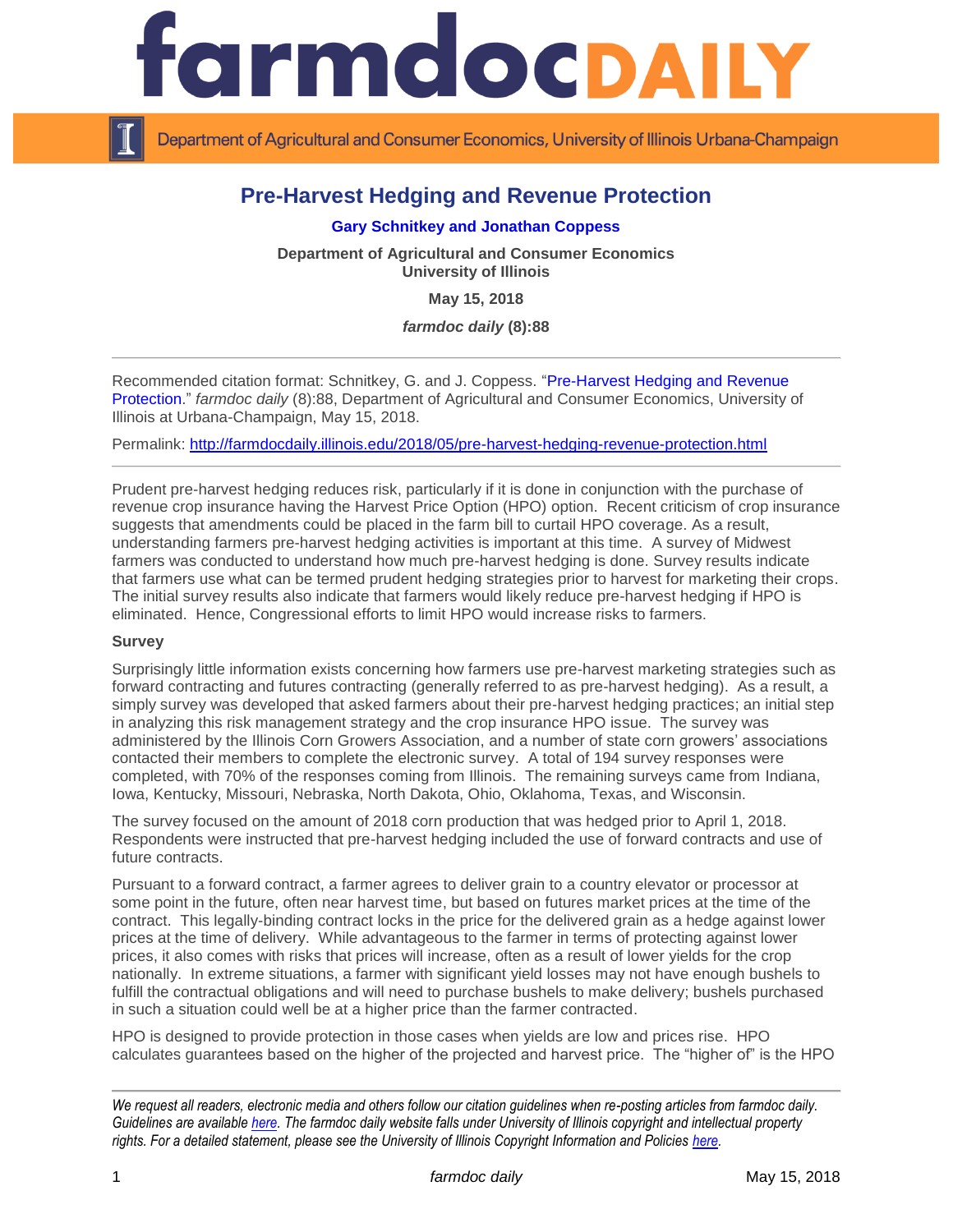feature, causing guarantees to increase when harvest prices are above projected prices. Common insurance products that include HPO are Revenue Protection (RP) and Area Revenue Protection (ARP), policies that are typically used on more than 90% of insured acres (*farmdoc daily*[, May 8, 2018\)](http://farmdocdaily.illinois.edu/2018/05/overwhelming-use-of-harvest-price-option.html).

Future contracts are conceptually similar to forward contracts. For the typical hedge, a farmer sells a futures contract at some point prior to harvest. To offset this hedge, a futures contract is purchased sometime in the future. In years in which widespread yield shortfalls occur, prices increase and farmers are purchasing futures contracts at higher prices. HPO, again, provides protection for these situations.

## **Hedging of Expected Production on April 1**

Only 16% of the respondents indicated that none of their 2018 corn production had been hedged by April 1, 2018 (see Table 1), meaning that 84% hedged a portion of expected production. Those that did hedge were then asked what categorical range of expected production was hedged:

- 15% indicated between 1 and 10% hedged,
- 34% indicated between 11 to 25% hedged,
- 28% indicated between 26 to 50% hedged,
- 5% indicated between 51 to 75% hedged, and
- 2% of the survey respondents indicated that over 75% hedged (see Table 1).

### << insert Table 1 >>

An "average percent hedged" was calculated for the respondents based on their categorical responses. For example, 0% hedged was given to the 16% of respondents that indicated that no forward pricing had taken place. Those farmers responding that between 1 and 10% of their expected production hedged were weighted at 5.5% percent hedged, the midpoint of the 1 and 10% ranges. This process was repeated for all categories and a weighted score was calculated.

For all respondents, 22% of 2018 expected production was hedged as of April 1. For those that did hedge, somewhere between 11% and 50% of expected production typically has been hedged. These amounts seem prudent. Farmers are not hedging a large amount of production as there still remains time to pre-harvest hedge and planting has not taken place. Moreover, acreages could be lower than expected if poor planting weather occurs. Furthermore, yield uncertainty is unresolved such that hedging large percentages of expected production could result in more grain priced than is actually produced. These hedging amounts are consistent with pricing at multiple times of the years and "spreading" sales.

### **Impacts of Farm Structure on Risk**

To better understand linkages between hedging and risk, farmers were asked to place themselves in categories based on the following question: "How significant of a role does your farm income play in covering your family living expenses?" Three responses were allowed:

- 1. The farm is the sole source of income to my family
- 2. The farm is a primary source of income of family living, but we have off-farm or other business income
- 3. Off-farm sources are a very important and large source of family living funds.

Off-farm income serves as a way of diversifying income. We expect that farmers who rely heavily on farming operations for family living will use other risk mitigating strategies to offset risk as off-farm income cannot be used to substitute for farm income. As a result, per-harvest hedging is expected to be higher for those farms primarily relying on farming for their family living expenses.

Survey respondents indicated that:

- 42% indicated that the farm was the sole source of income,
- 41% indicated that the farm was a primary source of income, and
- 17% indicated that off-farm income was an important and large source of income.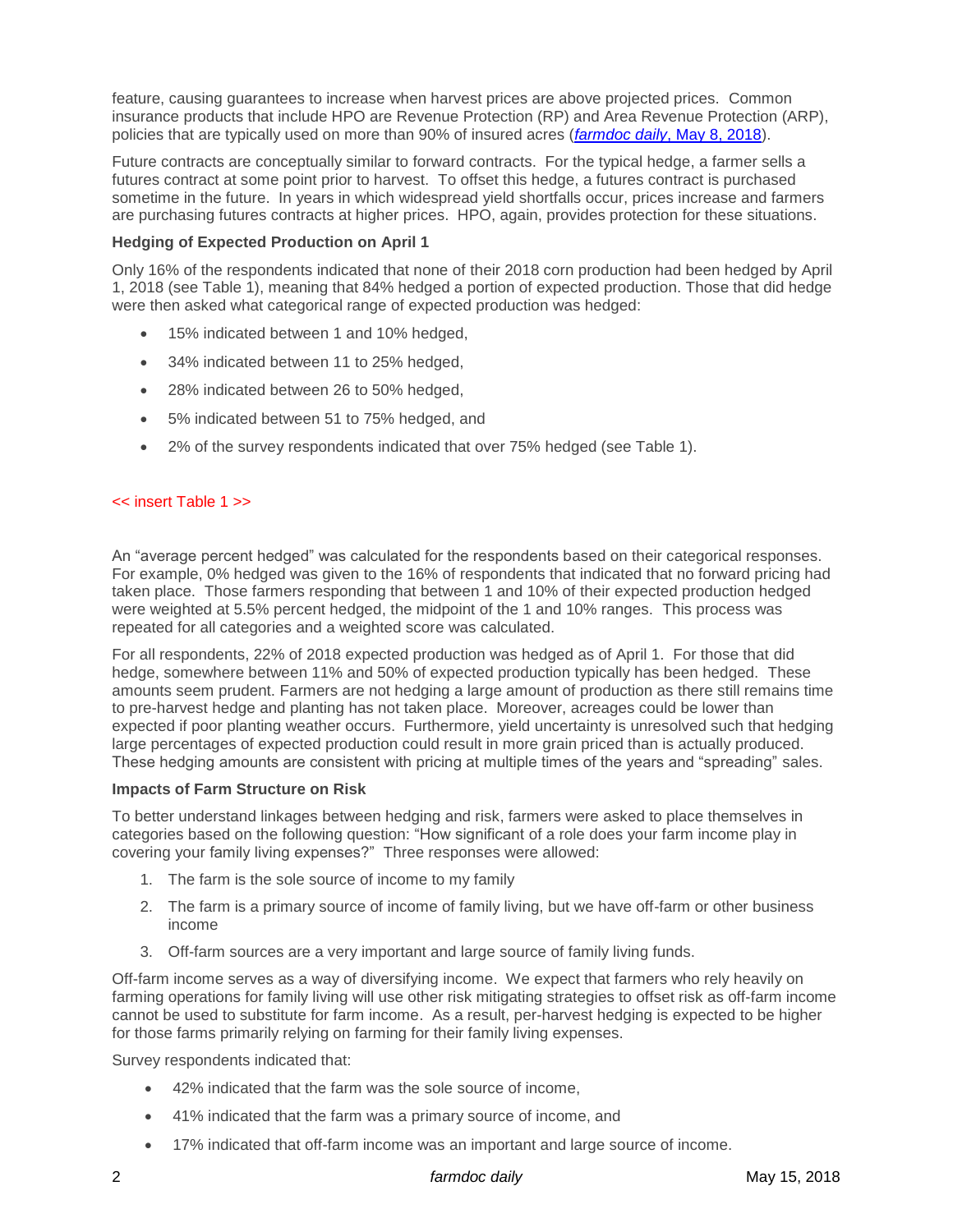Overall, the percent of farms relying heavily on farm incomes for family living likely is higher in this survey than it likely would be in a random survey of farms. This is attributed to survey respondents being members in a corn growers association which implies a significant involvement in farming.

As expected, farmers that more heavily rely on farm income used more pre-harvest hedging. Only 13% and 16% (respectively) of farms whose family living came solely or primarily from farm income had not used pre-harvest hedging by April 1, compared to 29% where off-farm incomes was a significant source of family living withdrawals (see Table 1). The average percent of 2018 production hedged was 21% and 23% (respectively) for farms whose family living came solely or primarily from farm income. The average percent hedged was lower, at 20%, for those farms where off-farm income was an important source of family living.

Farmers also were asked how much of their land base was rented. Higher risks may be associated with more of the farm base being rented. Therefore, use of pre-harvest hedging may increase as percent of farmland rented increases. Categorical responses were:

- 1. 30% or less of farmland is rented -- 24% of respondents indicated that less than 30% of their farming operation was rented,
- 2. Between 31% and 60% of farmland is rented -- 24% of respondents,
- 3. Between 61% and 90% of farmland is rented -- 32% of respondents, and
- 4. 91% or more of farmland is rented -- 30% of respondents.

As expected, most of those surveyed had over 60% of the farmland in their operation rented. These values are fairly typical for commercial-sized grain farms as reported in Illinois Farm Business Farm Management. These percentages likely are higher than for a random survey of farmers.

Overall, there is a noticeable difference between those with less than 60% rented farm base and those with above 60% rented. The percent hedged was 20% for "less than 30% of farmland rented" and 26% for "31% to 60% rented", compared to 11% for both categories of "above 60% of the land rented" (see Table 1). Average percent hedged was 21% for the least rented farmland increasing slightly to 23% for over 60% rented.

Overall, percent of farmland rented had impacts on pre-harvest hedging. One could speculate that risk increases with a higher proportion of farmland rented and that the additional risk could lead to more preharvest hedging. It is likely that the above results would be more pronounced with more refined measures of the riskiness of the farmland base. Additional items such as percent cash and share rented, costliness and fixity of cash rent levels, and length of tenure relationships are important in determining the riskiness of the farmland base.

### **Forward Pricing by Time of Year**

Respondents were asked how much of their expected production was typically priced by January 1 in the year of harvest, April 1, and July 1. As expected, pre-harvest pricing increases as harvest approaches (see Table 2). The percent of farmers that had not priced some corn went down over time: 29% by January 1, 16% by April 1, and 9% by July 1 (see Table 2). The average percent hedged went up: 10% by January 1, 22% by April 1, and 41% by July 1 (see Table 2).

#### << insert Table 2 >>

Farmers were also asked if the amount of 2018 corn production hedged by April 1 was typical. Of those that responded, 71% indicated that their 2018 expected production hedged was about the same as it usually was, 12% indicated less, and 17% indicated more. These responses suggest that values shown in Tables 1 and 2 are representative of a typical year.

#### **Reductions in Hedging without Revenue Protection**

Survey respondents were asked if they took Revenue Protection (RP) or Area Risk Plan (ARP) insurance. Both of these insurance coverages have the harvest price option (HPO). Of the respondents, 91% of the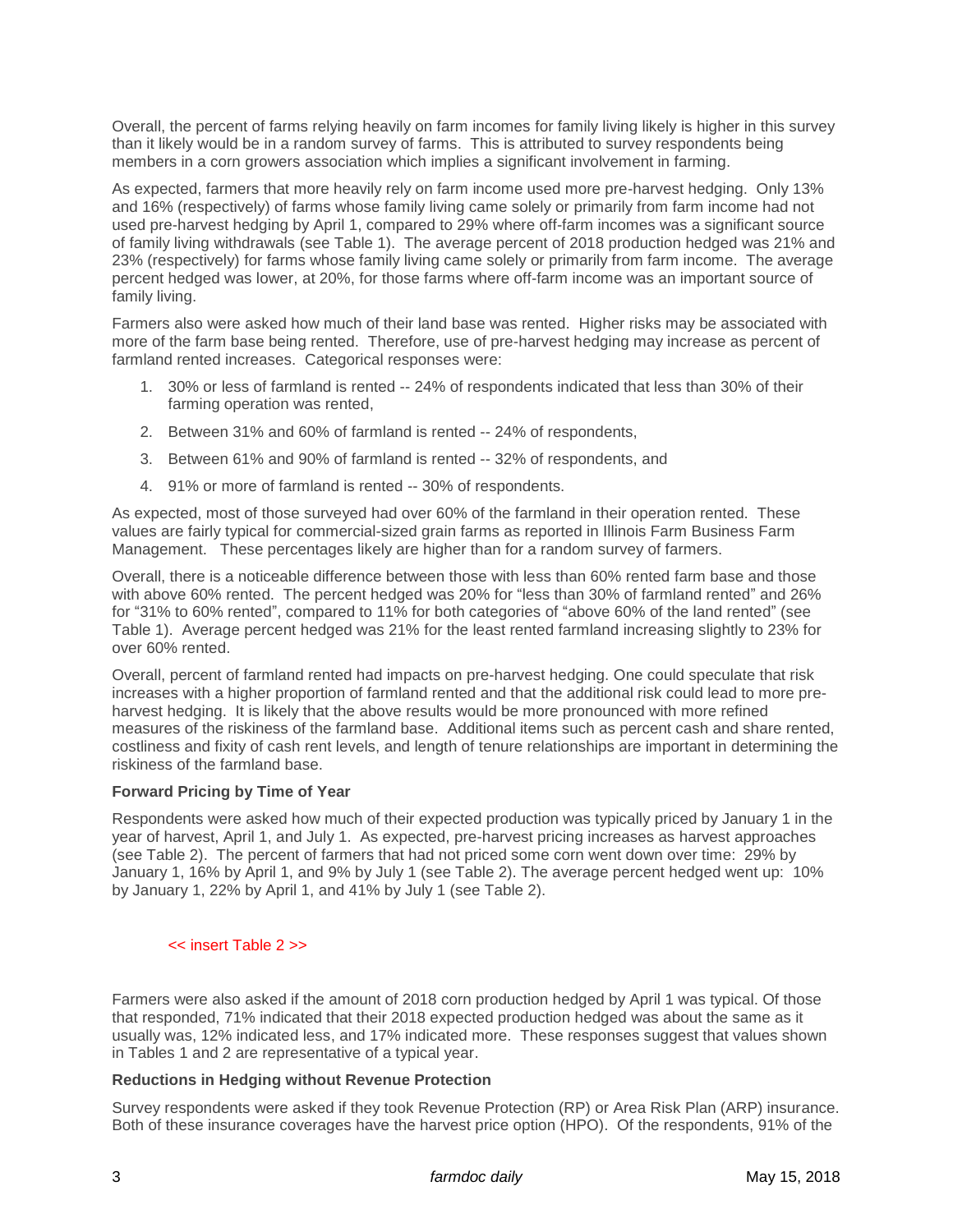respondents took RP or ARP insurance. This high percentage is as expected given the high use of RP (see [farmdoc daily, May 8, 2018\)](http://farmdocdaily.illinois.edu/2018/05/overwhelming-use-of-harvest-price-option.html).

Those farmers taking RP or ARP were asked if they knew that the policy they purchased included harvest price option (HPO) which allowed the guarantee to increase if the harvest price was above the projected price. Ninety-six percent indicated that they knew that their policy contained the HPO.

Respondents who took RP or ARP were asked if they would reduce forward pricing if HPO did not exist. Fifty-three percent of respondents indicated that they would reduce pre-harvest hedging. Of the 53% that indicated that they would reduce hedging, 40% said they would reduce hedging up to a quarter, 42% indicated hedging would be reduced one-quarter to a half, 13% indicated that hedging would be reducing one-half to three-quarters, and 5% indicated that they would reduce hedging by over three quarters.

### **Summary and Commentary**

Farmers make use of pre-harvest hedging strategies to help manage the price risk for their farms, and initial survey results indicate that HPO is an important consideration in that risk management decision. Eliminating HPO likely would result in lower amounts of pre-harvest hedging. Reducing subsidies associated with HPO likely would result in lower coverage levels, again leading to lower amounts of preharvest hedging (see [farmdoc daily, May 11, 2018\)](http://farmdocdaily.illinois.edu/2018/05/premium-subsidy-and-insured-us-acres.html). Lower amounts of hedging likely would be more pronounced on those farms that rely more on the farm for their primary source of income and those that rent more of their farmland base. In other words, those impacted the most by this policy change (eliminating HPO) are those who most rely on farming for their family income.

### **Other** *farmdoc daily* **Resources Related to Crop Insurance**

As Congress proceeds with debating a farm bill this year and amendments relating to crop insurance are offered, the following articles may be of interest:

- Premium Subsidy and Insured U.S. Acres: Differential Impact by Crop [\(May 11, 2018\)](http://farmdocdaily.illinois.edu/2018/05/premium-subsidy-and-insured-us-acres.html)
- Overwhelming Use of Harvest Price Option Crop Insurance [\(May 8, 2018\)](http://farmdocdaily.illinois.edu/2018/05/overwhelming-use-of-harvest-price-option.html)
- Premium Subsidy and Insured U.S. Acres [\(March 15, 2018\)](http://farmdocdaily.illinois.edu/2018/03/premium-subsidy-and-insured-us-acres.html)
- Farm Size Impacted by a \$40,000 Crop Insurance Premium Support Limit [\(February 6, 2018\)](http://farmdocdaily.illinois.edu/2018/02/farm-sizes-impacted-by-crop-insurance-premium.html)
- Crop Insurance per Acre Coverage: Historical Experience and Potential Issues [\(December 7,](http://farmdocdaily.illinois.edu/2017/12/crop-insurance-per-acre-coverage-potential-issue.html)  [2017\)](http://farmdocdaily.illinois.edu/2017/12/crop-insurance-per-acre-coverage-potential-issue.html)

## **References**

Schnitkey, G. ["Overwhelming Use of Harvest Price Option Crop Insurances.](http://farmdocdaily.illinois.edu/2018/05/overwhelming-use-of-harvest-price-option.html)" *farmdoc daily* (8):83, Department of Agricultural and Consumer Economics, University of Illinois at Urbana-Champaign, May 8, 2018.

Zulauf, C., J. Coppess, G. Schnitkey, and N. Paulson. ["Premium Subsidy and Insured U.S. Acres:](http://farmdocdaily.illinois.edu/2018/05/premium-subsidy-and-insured-us-acres.html)  [Differential Impact by Crop.](http://farmdocdaily.illinois.edu/2018/05/premium-subsidy-and-insured-us-acres.html)" *farmdoc daily* (8):86, Department of Agricultural and Consumer Economics, University of Illinois at Urbana-Champaign, May 11, 2018.

Zulauf, C., G. Schnitkey, J. Coppess, and N. Paulson. ["Premium Subsidy and Insured U.S.](http://farmdocdaily.illinois.edu/2018/03/premium-subsidy-and-insured-us-acres.html)  [Acres.](http://farmdocdaily.illinois.edu/2018/03/premium-subsidy-and-insured-us-acres.html)" *farmdoc daily* (8):46, Department of Agricultural and Consumer Economics, University of Illinois at Urbana-Champaign, March 15, 2018.

Schnitkey, G., J. Coppess, N. Paulson, and C. Zulauf. ["Farm Sizes Impacted by a \\$40,000 Crop](http://farmdocdaily.illinois.edu/2018/02/farm-sizes-impacted-by-crop-insurance-premium.html)  [Insurance Premium Support Limit.](http://farmdocdaily.illinois.edu/2018/02/farm-sizes-impacted-by-crop-insurance-premium.html)" *farmdoc daily* (8):19, Department of Agricultural and Consumer Economics, University of Illinois at Urbana-Champaign, February 6, 2018.

Zulauf, C., G. Schnitkey, J. Coppess, and N. Paulson. ["Crop Insurance per Acre Coverage: Historical](http://farmdocdaily.illinois.edu/2017/12/crop-insurance-per-acre-coverage-potential-issue.html)  [Experience and Potential Issues.](http://farmdocdaily.illinois.edu/2017/12/crop-insurance-per-acre-coverage-potential-issue.html)" *farmdoc daily* (7):225, Department of Agricultural and Consumer Economics, University of Illinois at Urbana-Champaign, December 7, 2017.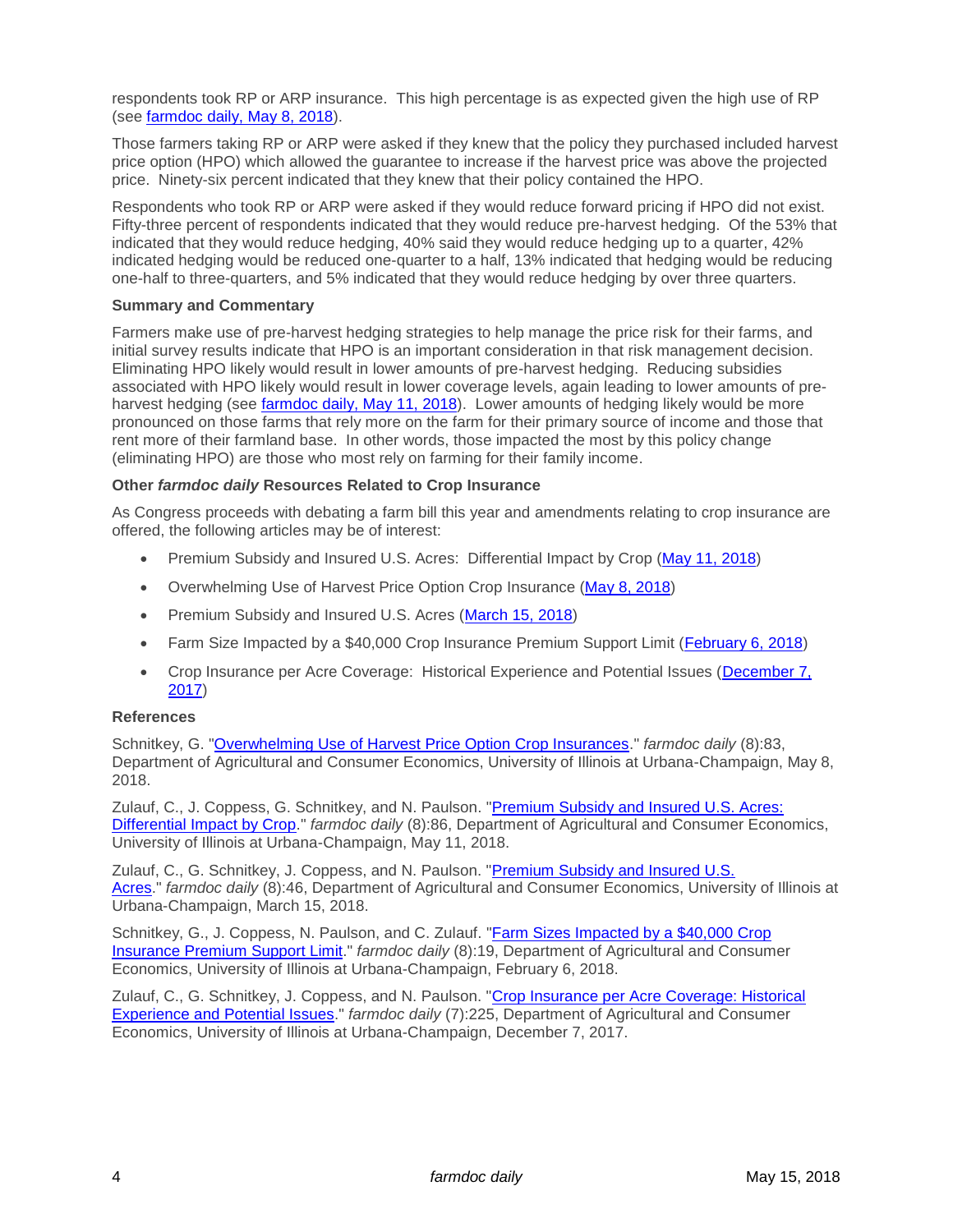|                              |      | Average<br>Percent |           |           |           |                 |            |
|------------------------------|------|--------------------|-----------|-----------|-----------|-----------------|------------|
|                              | None | 1 and 10%          | 11 to 25% | 25 to 50% | 50 to 75% | <b>Over 75%</b> | Hedged $2$ |
| All responses                | 16%  | 15%                | 34%       | 28%       | 5%        | 2%              | 22%        |
| Farm is:                     |      |                    |           |           |           |                 |            |
| Sole source of family income | 13%  | 15%                | 38%       | 30%       | 4%        | 0%              | 21%        |
| Primary source of income     | 16%  | 16%                | 34%       | 26%       | 5%        | 3%              | 23%        |
| Off-farm is very important   | 29%  | 10%                | 26%       | 29%       | 6%        | 0%              | 20%        |
| Percent of farmland rented   |      |                    |           |           |           |                 |            |
| Less than 30%                | 20%  | 13%                | 35%       | 24%       | 7%        | 1%              | 21%        |
| 31% to 60%                   | 26%  | 13%                | 26%       | 26%       | 5%        | 4%              | 22%        |
| 61% to 90%                   | 11%  | 16%                | 40%       | 27%       | 4%        | 2%              | 22%        |
| Over 90%                     | 11%  | 18%                | 32%       | 34%       | 3%        | 2%              | 23%        |

### Table 1. Farmers Responses to Amount of Expected 2018 Corn Production Per-Harvest Hedged by April 1, 2018.

<sup>1</sup> Farmer were asked how much of 2018 expected production was forward priced using forward of futures contract.

 $2$  Average percent hedged weight responses to arrive at an average percent hedged.